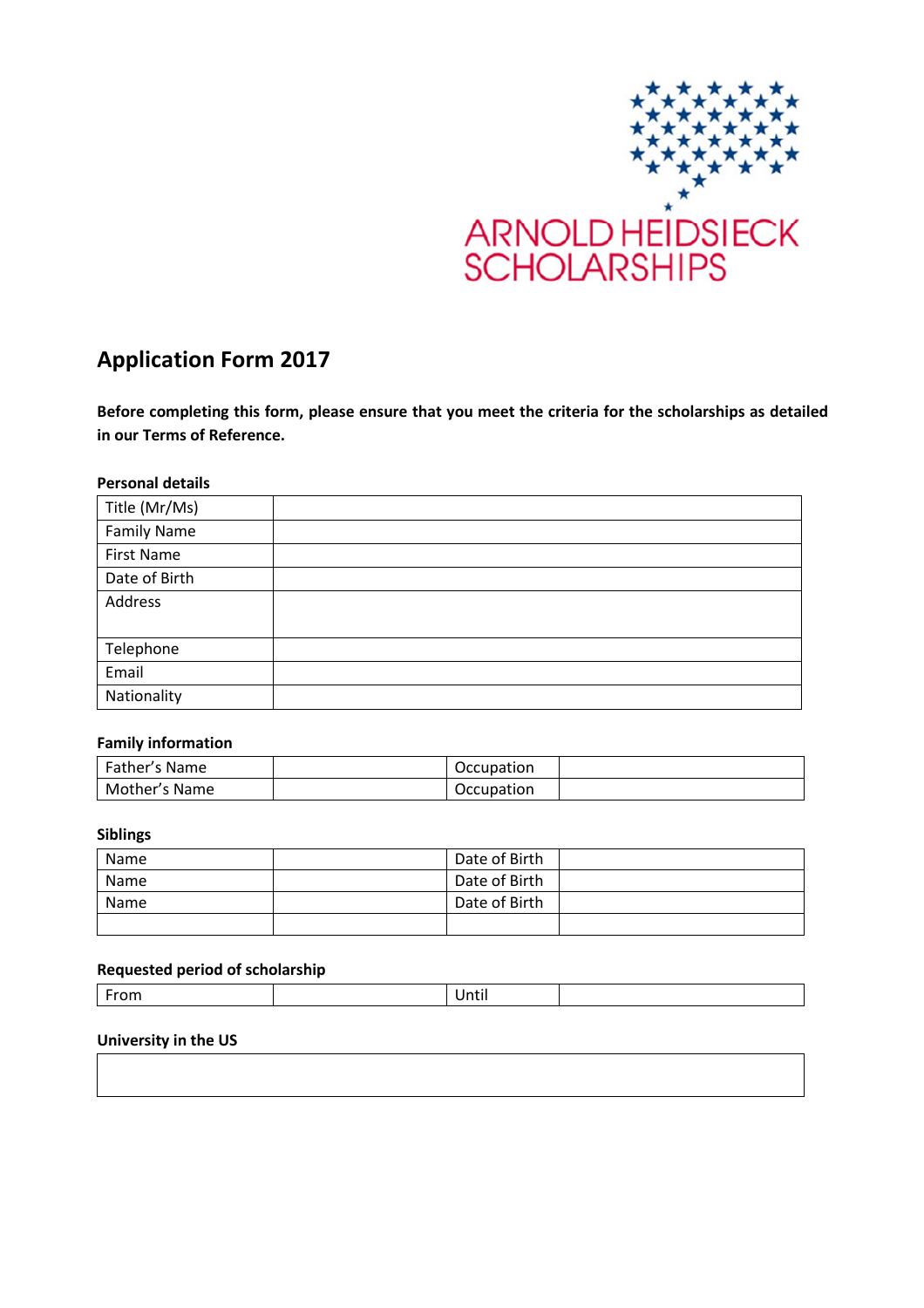## **Financial information**

Please indicate the amount of other funds available to you for financing your stay in the U.S. (in total, for all months you plan to spend abroad).

| 1. Personal Savings | Amount in |
|---------------------|-----------|
|                     | total     |
| 2. Family Funds     | Amount in |
|                     | total     |
| 3. Sponsor's Funds  | Amount in |
|                     | total     |
| 4. Other (please    | Amount in |
| specify)            | total     |

## **Past and current scholarships**

Have you already received (or are you currently receiving) a scholarship?

| Yes | Please indicate which one/s |
|-----|-----------------------------|
|     |                             |
|     |                             |
| No  |                             |

## **Stays abroad**

Did you stay in the U.S. before?

| No | Yes | From      | Until |  |
|----|-----|-----------|-------|--|
|    |     | From      | Until |  |
|    |     | -<br>From | Until |  |

#### Did you stay abroad before?

| No | Yes | Where | From | Until |
|----|-----|-------|------|-------|
|    |     | Where | From | Until |
|    |     | Where | From | Until |

#### **Language skills**

Please indicate your degree of fluency in English, using **Excellent**, **Good**, **Fair**, or **Poor**.

## **English**

| π⊬ |  | $\cdots$<br>.<br>w |  |
|----|--|--------------------|--|

#### **Other languages**

Please indicate which one

1.\_\_\_\_\_\_\_\_\_\_\_\_\_\_

|  | eanno<br>ĸr | יי י | $\cdots$<br>w |  |
|--|-------------|------|---------------|--|
|--|-------------|------|---------------|--|

2.\_\_\_\_\_\_\_\_\_\_\_\_\_\_

| n r |  | '' |  |
|-----|--|----|--|
|     |  |    |  |

| 3.            |          |         |
|---------------|----------|---------|
| n.<br>Reading | Speaking | Writing |